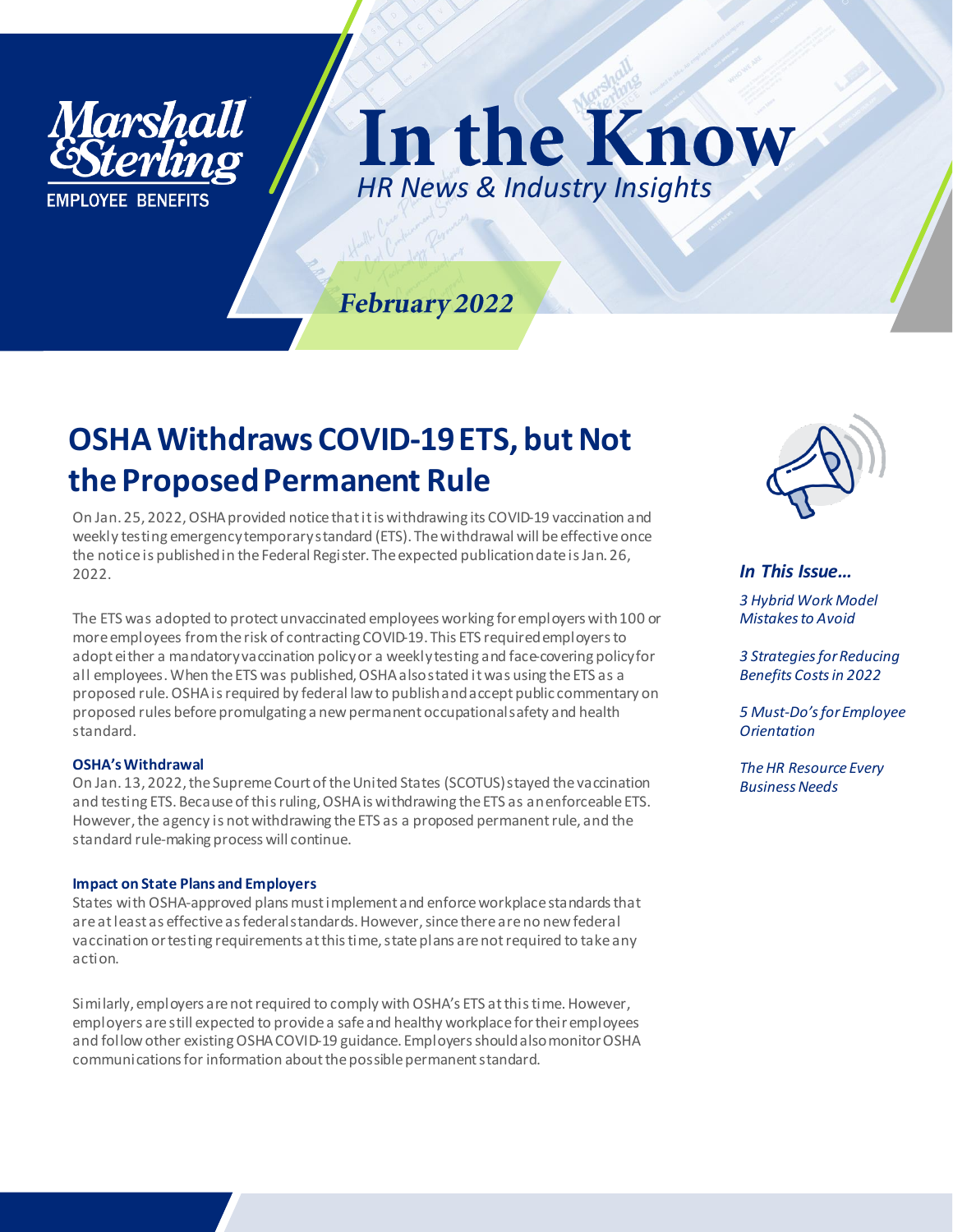# **3 Hybrid Work Model Mistakes to Avoid**

It's no shock that the COVID-19 pandemic fueled a pivot towards remote work. And as workplaces reopen, a significant number of employees want to retain their remote status. To accommodate this desire, many employers are using a hybrid work model, allowing employees to work in person some of the time and remotely for the rest. Within this model, it's critical for employers to understand potential pitfalls and adapt as necessary.

Here are three common hybrid work model mistakes to avoid.

### **1. Inadequate Policies**

If employers don't have clearly defined hybrid policies detailed in writing, employees and their managers may not understand expectations, which could lead to confusion, improper conduct or missed deadlines. Among other topics, a hybrid work policy might include details on who is eligible for hybrid work, scheduling expectations and technology specifics.

### **2. Unfamiliar Leadership**

While many employees may want to work at least some of the time remotely, leadership might feel differently, preferring in-person work. This can be problematic when these same people write and enforce workplace policies. It may be insightful for management to also try out hybrid work or discuss concerns with those participating in a hybrid schedule.

### **3. Inconsistent Communication**

Staying up to date on timely developments is a constant struggle for most workplaces. While multichannel communication can reach dispersed workers and is generally an effective tool, employees still need to know where to expect messages to come from. A workplace may standardize communications through a messaging platform or intranet to keep employees informed

### **3 Strategies for Reducing Benefits Costs in 2022**

Health care costs continue to rise each year, and 2022 will be no exception. In the new year, experts predict a 6.5% increase in medical costs alone, according to PricewaterhouseCoopers. Employers are also anticipating health plan premiums to rise more than 5% in 2022, a Willis Towers Watson survey reports. With these increases in mind, employers will want to strategize methods to rein in benefits spending.

This article offers three ways to help.

### **1. Consider Alternative Plan Modeling**

Instead of raising premiums, which may push employees away, employers can think about offering alternative health plan models. These include consumer driven health plans and various self-funded plan models. At their core, alternative plan models give more control to employees and employers about how health care dollars are spent.

### **2. Promote Health Care Literacy**

The idea of health literacy is that if employees better understand their health care options, they can save more money and improve their overall well-being. Even limited health literacy can go a long way toward keeping health costs down in 2022. Arming employees with basic questions such as "How much will this cost?" and "Can I be treated in an equally effective but less costly way?" can help them take better control over their health choices and make wiser decisions.

#### **3. Explore Telemedicine Solutions**

In basic terms, telemedicine allows consumers to visit their doctor over the internet. These appointments are often much more affordable compared to in-person visits. As of mid-2021, 46% of consumers were using telemedicine to replace inperson health visits they had originally planned, according to a McKinsey and Company survey. Those figures are expected to rise in 2022 as the cost savings of telemedicine are more widely understood.



**Employer Takeaway** When properly implemented, hybrid work models can provide flexibility to workers while still maintaining operational productivity. Reach out today for more hybrid work resources.